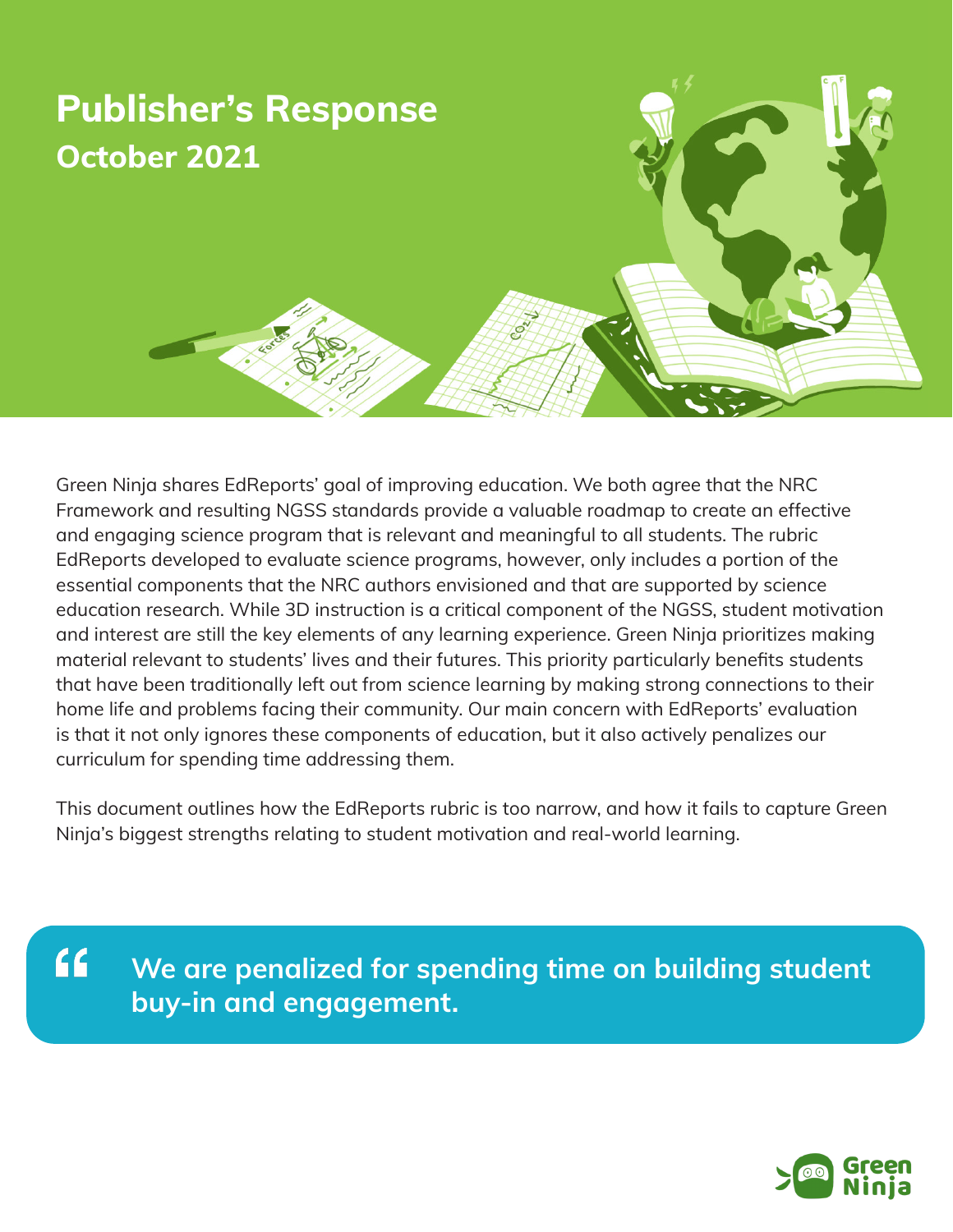## **EdReports Gateway 1 rubric is too narrow.**

Imagine a perfect lesson with a perfect EdReports rating — it masterfully has students employ the three dimensions to do sense-making around a phenomenon. The only problem is that the students have absolutely no interest in the phenomenon — maybe that's because they are asked to explain something as esoteric as the foraging habits of the lesser white-throated warblers of the outer islands of Greenland. EdReports Gateway 1 rubric prioritizes three-dimensionality over all other factors, and that is not the design approach taken by Green Ninja.

Green Ninja's top priority is to empower students to become environmental problem-solvers. We want them to be motivated to make improvements in the world around them, and mastering the three-dimensional science and engineering tools in the NGSS helps give them the confidence to do that. While the three dimensions are a key part of the NRC Framework on which the NGSS were built, we point to the guiding principles in the Framework which include curiosity ("Children are born investigators"), relevance ("Connecting to students' interests and experiences"), and equity — non-cognitive factors that are completely ignored by the EdReports analysis of our curriculum.



**Figure 1. An outline illustrating how the Green Ninja curriculum was developed using the NRC Framework Guiding Principles and how that translated to the Green Ninja Framework.**

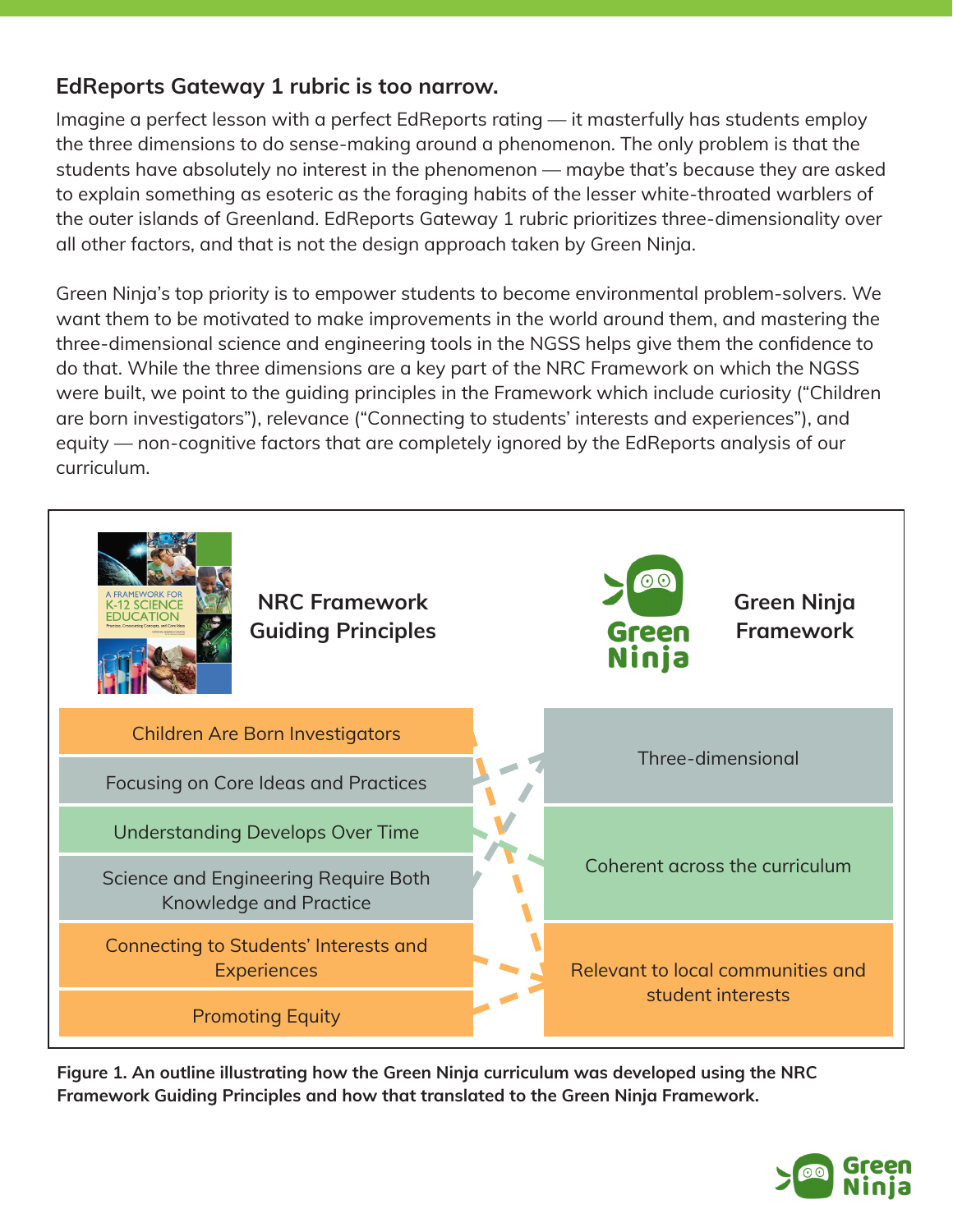During our early conversations with the EdReports team, they agreed that these principles were important but that they were simply too hard to measure and capture with a consistent rubric. Trying to evaluate the Green Ninja curriculum with the EdReports Gateway 1 rubric is therefore like evaluating a meal only by its appearance while ignoring its taste. As we show in the diagram below, the EdReports rubric only captures a portion of the intention of the NRC Framework and NGSS, and it fails to address factors that contribute to student motivation and interest — the key elements to student learning.

| <b>NRC Framework</b><br><b>SCIENCE</b><br>FDUCATION<br><b>Guiding Principles</b> | <b>vedreports.org</b><br><b>EdReports Gateway 1 Rubric</b>                                                                       |
|----------------------------------------------------------------------------------|----------------------------------------------------------------------------------------------------------------------------------|
| <b>Children Are Born Investigators</b>                                           | <b>Not evaluated</b>                                                                                                             |
| Focusing on Core Ideas and Practices                                             | 1A (3D Learning)<br>1B, 1C (3D Assessment)<br>1F (Phenomena-driven)                                                              |
| <b>Understanding Develops Over Time</b>                                          | 1D (Connect to grade-band DCIs)<br>11 (Phenomena span multiple lessons)                                                          |
| Science and Engineering Require Both<br><b>Knowledge and Practice</b>            | 1A (3D Learning)<br>1G (Balance of problems vs. phenomena)<br>1E (Phenomena presented directly)<br>1H (Leverage prior knowledge) |
| <b>Connecting to Students' Interests and</b><br><b>Experiences</b>               | <b>Not evaluated</b>                                                                                                             |
| <b>Promoting Equity</b>                                                          | <b>Not evaluated</b>                                                                                                             |

**Figure 2. An outline of how the EdReports Gateway 1 Rubric only partially aligns with the NRC Framework Guiding Principles.**

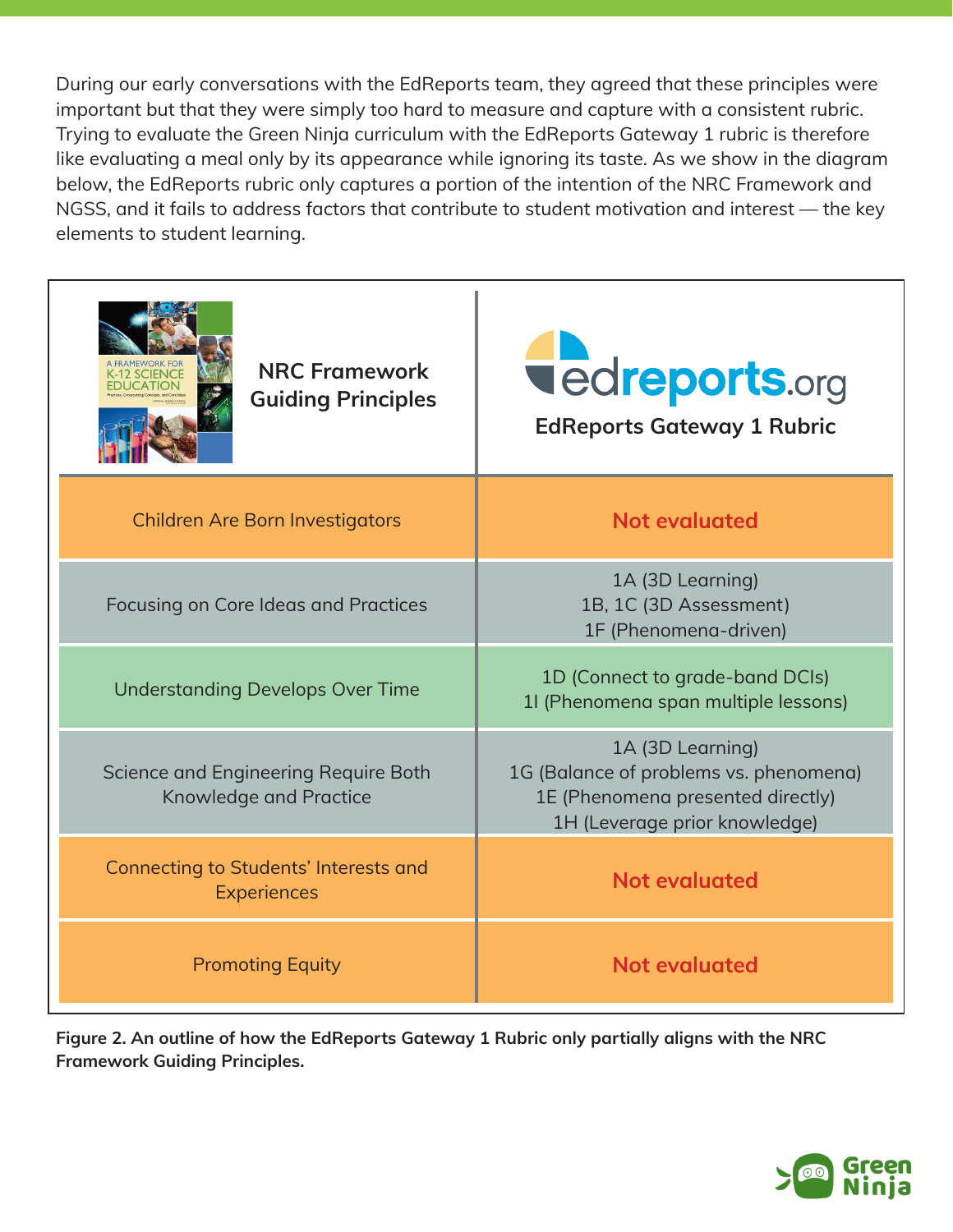## **Effective 3D instruction begins with the real world.**

Green Ninja does value three-dimensionality, and EdReports identified 80 lesson sequences in our curriculum where students engage in sense making using all three dimensions (constituting a majority of the days of instruction in our curriculum series). EdReports penalizes us for lesson sequences that we claim are a time investment essential for the success of the curriculum lessons that introduce the problems, have students draw connections to their everyday life, and establish the importance of solving the problem for their future. Of the example lessons that EdReports cites that "do not meet expectations" in criteria 1.AI, 5 of the 7 are these introductory lessons that lay motivational groundwork for a unit. For example, in Grade 8, Unit 6: Future Energy, Lessons 6.1-6.3, students use Google Maps to study local infrastructure in their community. They can literally see the infrastructure that brings electricity to their school and their home, and they draw a diagram showing how electricity gets to their house. While this lesson sequence does not examine a specific DCI, it invites students to look deeper into the world around them and creates buy-in for the investigations of renewable energy solutions that follow throughout the unit by showing the connection between electricity production and their everyday lives.

## $f$ **The real-world context is the lever for activating prior knowledge.**

## **Leveraging prior knowledge is more than just explicit prompts.**

EdReports does consider the ways in which a curriculum elicits and leverages prior experience and knowledge, but their rubric seems narrowly defined around explicit cognitive uses of prior knowledge. It does not recognize the value of the motivational aspects of making connections to students' lives. Our curriculum is filled with home-school connections where students try to make changes in their own energy and resource use. For example, EdReports cites Grade 6, Unit 2: Home Energy, Lessons 2.26-2.28 as a lesson sequence that "does not elicit or leverage prior knowledge," but EdReports fails to credit the fact that students are analyzing energy use in their own school building — the context is the leverage. The very nature of solving a problem in a familiar environment is that students naturally consider their personal experience at their school and make these connections without extra prompts. The problem is relevant to the students because it builds students' agency as problem-solvers in their local community. We do agree that providing more opportunities to explicitly reflect on the connections could help some teachers and students get the maximum value of their local context, and we will make improvements based on the EdReports feedback. But the rubric is misleading because it only looks for explicit prompts about prior knowledge and ignores the fact that the problems in the Green Ninja curriculum are framed around the students' direct experience and everyday lives.